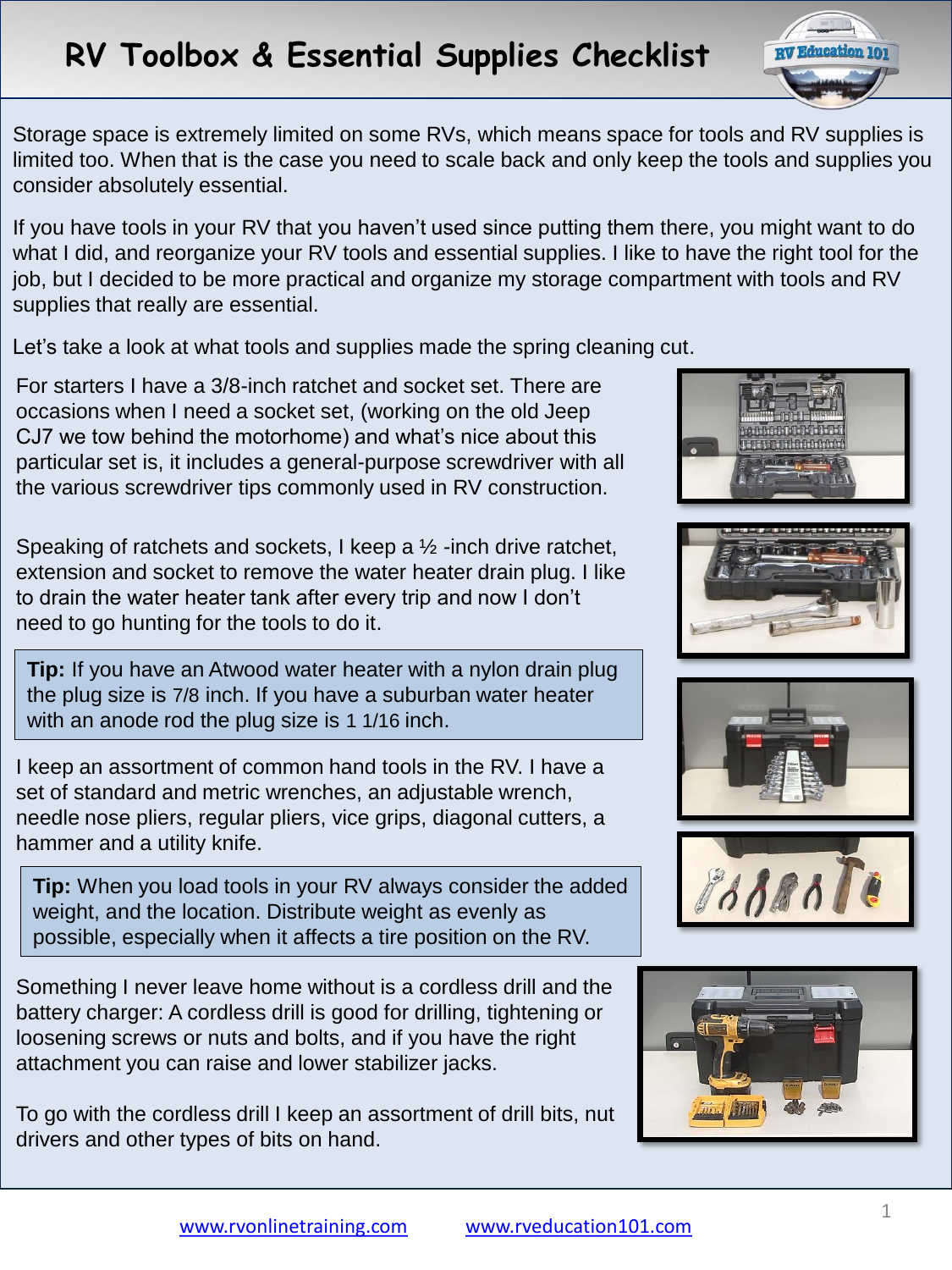Another handy tool is a battery filler. When lead acid batteries are charged water can evaporate and it needs to be replaced with distilled water. Checking and watering batteries goes a long way to extending the life of your RV batteries. This also explains the distilled water I keep in the RV.

**Note:** Whenever you work on or around lead-acid batteries keep safety in mind. Remove any jewelry and always wear gloves and safety glasses for your personal protection.

Additional tools and supplies I keep on-hand for battery maintenance are a battery post cleaning tool, some sand paper, gloves and safety glasses.

I also keep a couple of funnels in the RV. One funnel is only used to add fluids to the engine, like engine oil, and the other funnel is only used to sanitize the RV water system.

**Tip**: Sanitizing the RV water system is an easy job. Just add ¼ cup of regular household bleach for every 15 gallons of water your fresh water tank holds to a gallon of water and pour it into the fresh water tank. Fill the tank with potable water and run it through all faucets until you smell bleach. Let it sit for 12 hours and then drain, and refill with potable water. Run the water through all faucets until you don't smell anymore bleach.

We keep a couple of flashlights inside the RV, and I keep a good small LED flashlight in my tool compartment too.

That covers my RV tool list now let's look at some essential RV supplies. I'm not talking about RV supplies like holding tank treatments and disposable gloves; I'm talking about essential tools & supplies that help keep the RV in top operating condition when you are on the road.

Let's start with a quality tire inflation gauge. You not only want an accurate tire pressure gauge, but you want one with a dual foot design, and one that is capable of checking high air pressure, like what is typically found in motorhome tires.

It's important that you know what the tire inflation is for your RV tires, and that you check the tires on a regular basis, especially when you are on the road. Store your tire inflation gauge in a protective case and away from other tools where it could get banged around. Tire pressure gauges lose accuracy when they are banged around or dropped leading to inaccurate pressure readings.